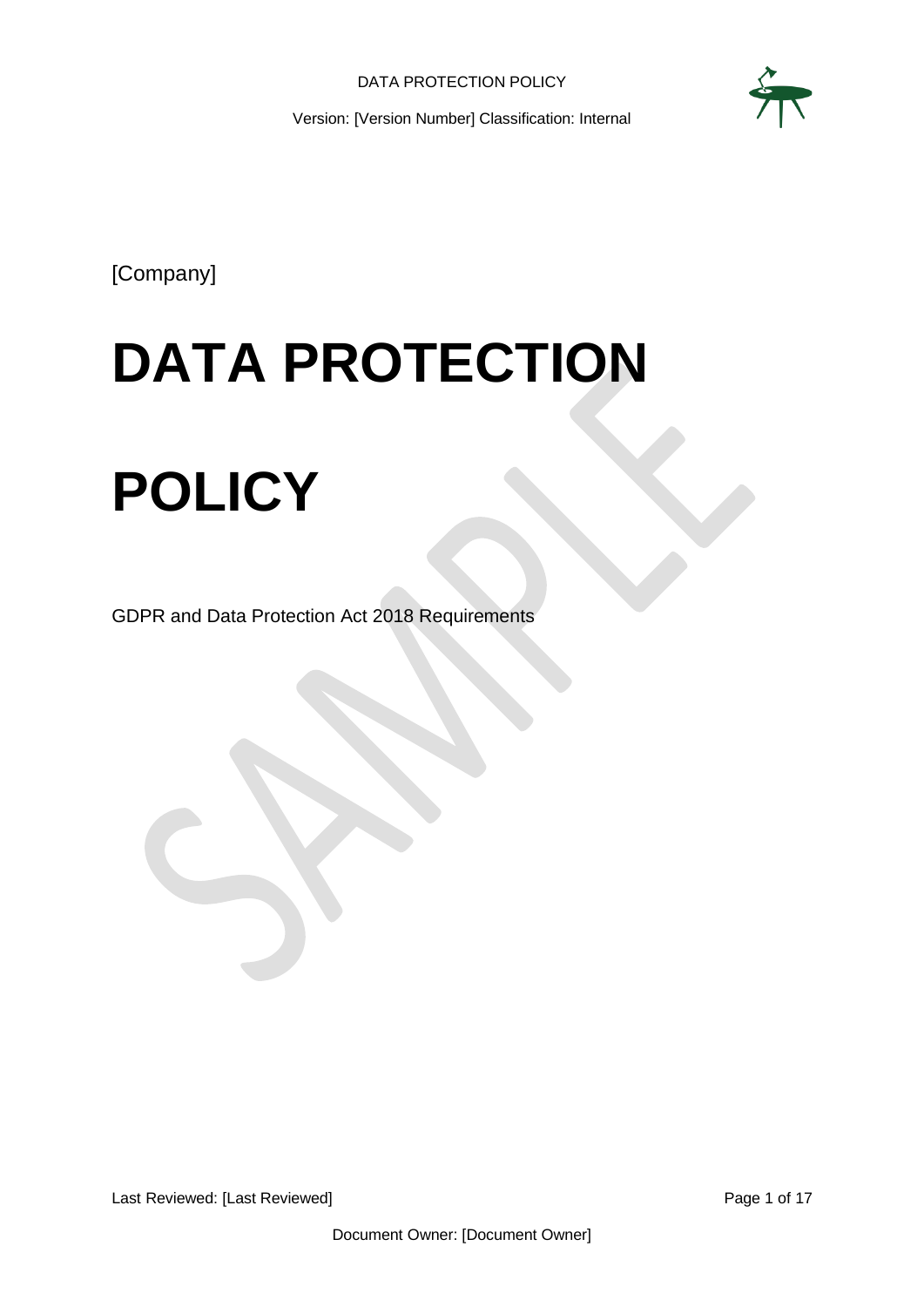

# **Document Version Control**

<span id="page-1-0"></span>

|     | <b>Last Modified</b> | <b>Last Modified By</b> | <b>Document Changes</b> |
|-----|----------------------|-------------------------|-------------------------|
| 0.1 | [DATE]               |                         | Document first created  |
|     |                      |                         |                         |
|     |                      |                         |                         |
|     |                      |                         |                         |
|     |                      |                         |                         |
|     |                      |                         |                         |
|     |                      |                         |                         |
|     |                      |                         |                         |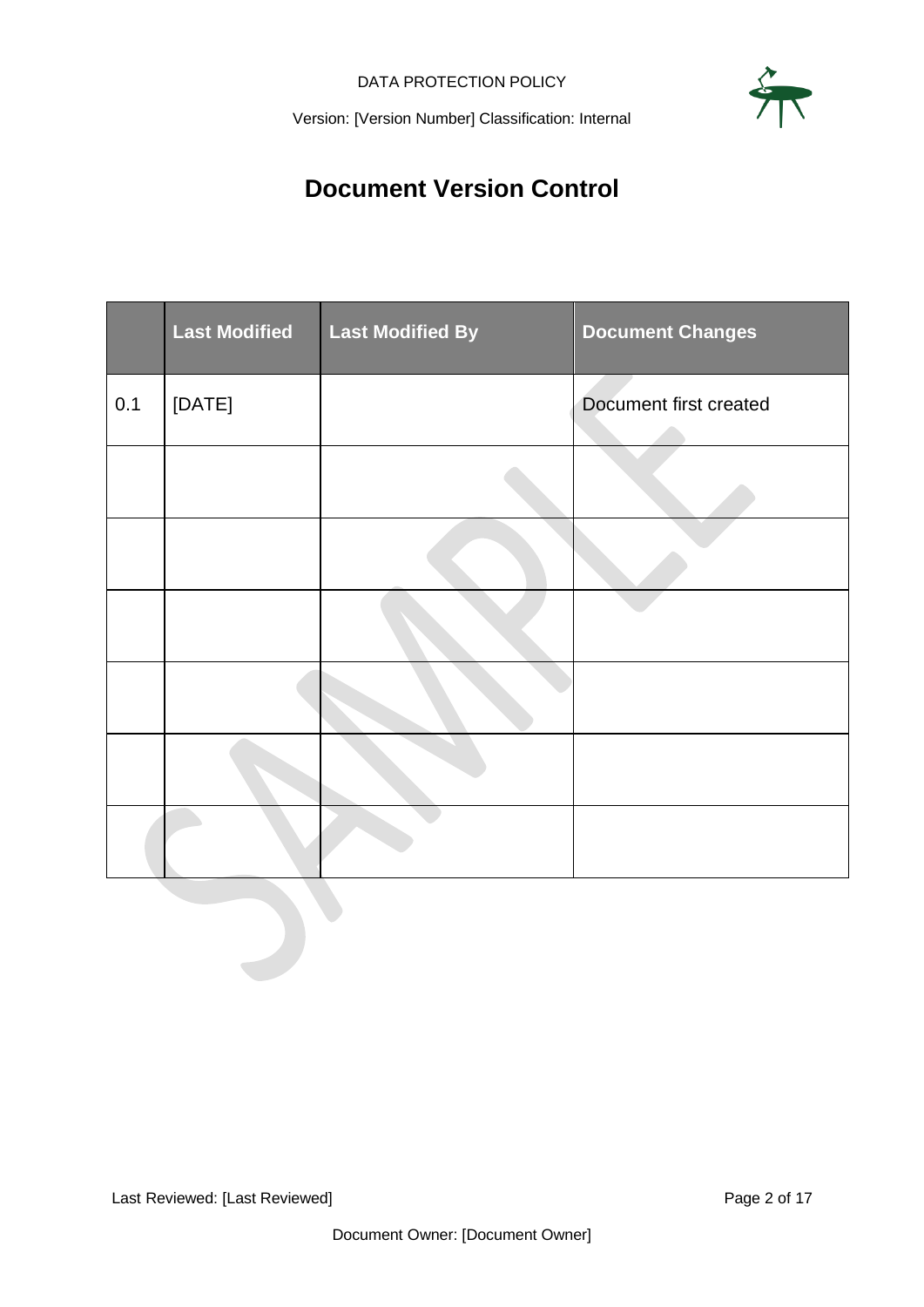

# **Document Contents Page**

<span id="page-2-0"></span>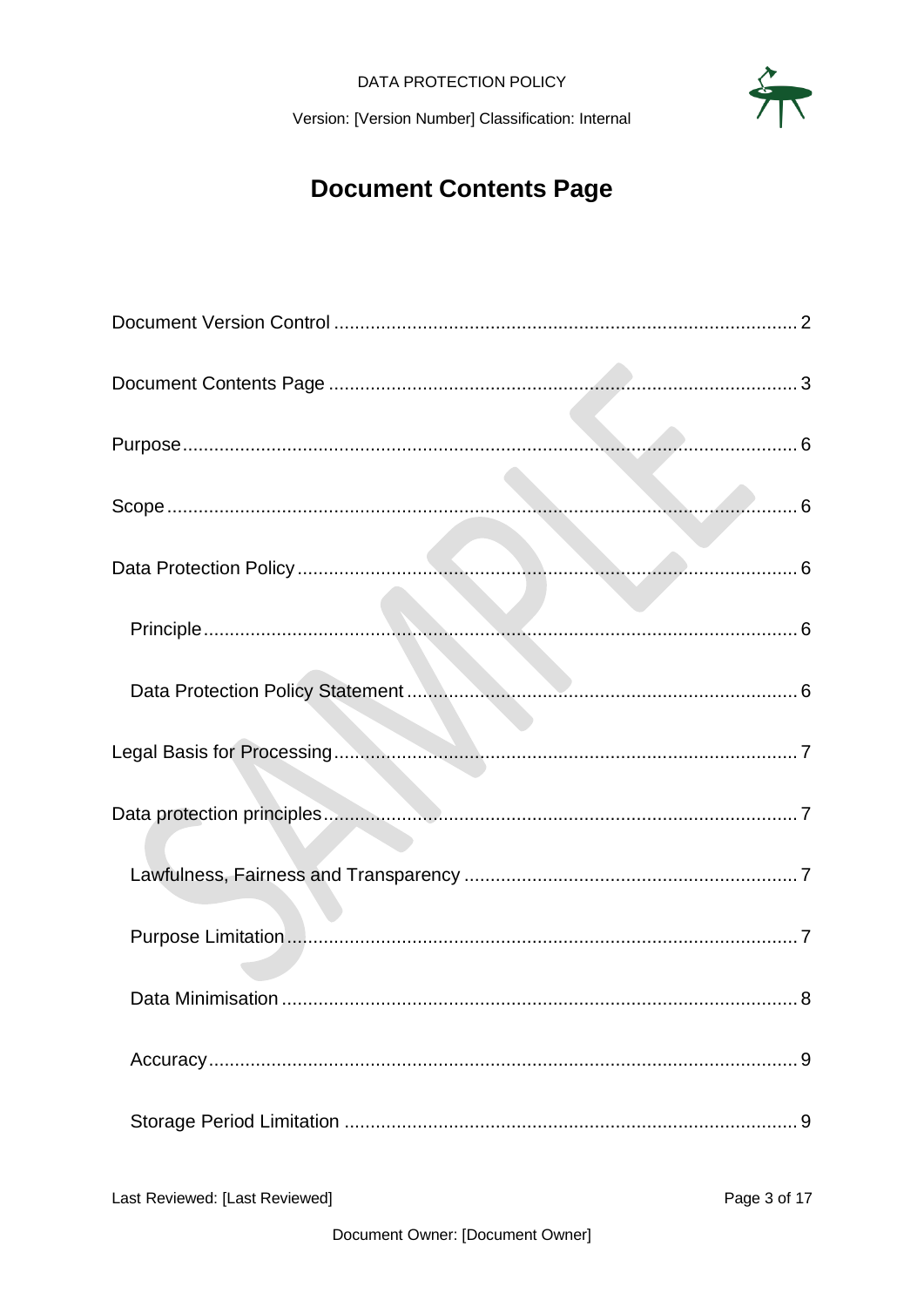

#### Version: [Version Number] Classification: Internal

| Rights in relation to automated decision making and profiling 14 |
|------------------------------------------------------------------|
|                                                                  |
|                                                                  |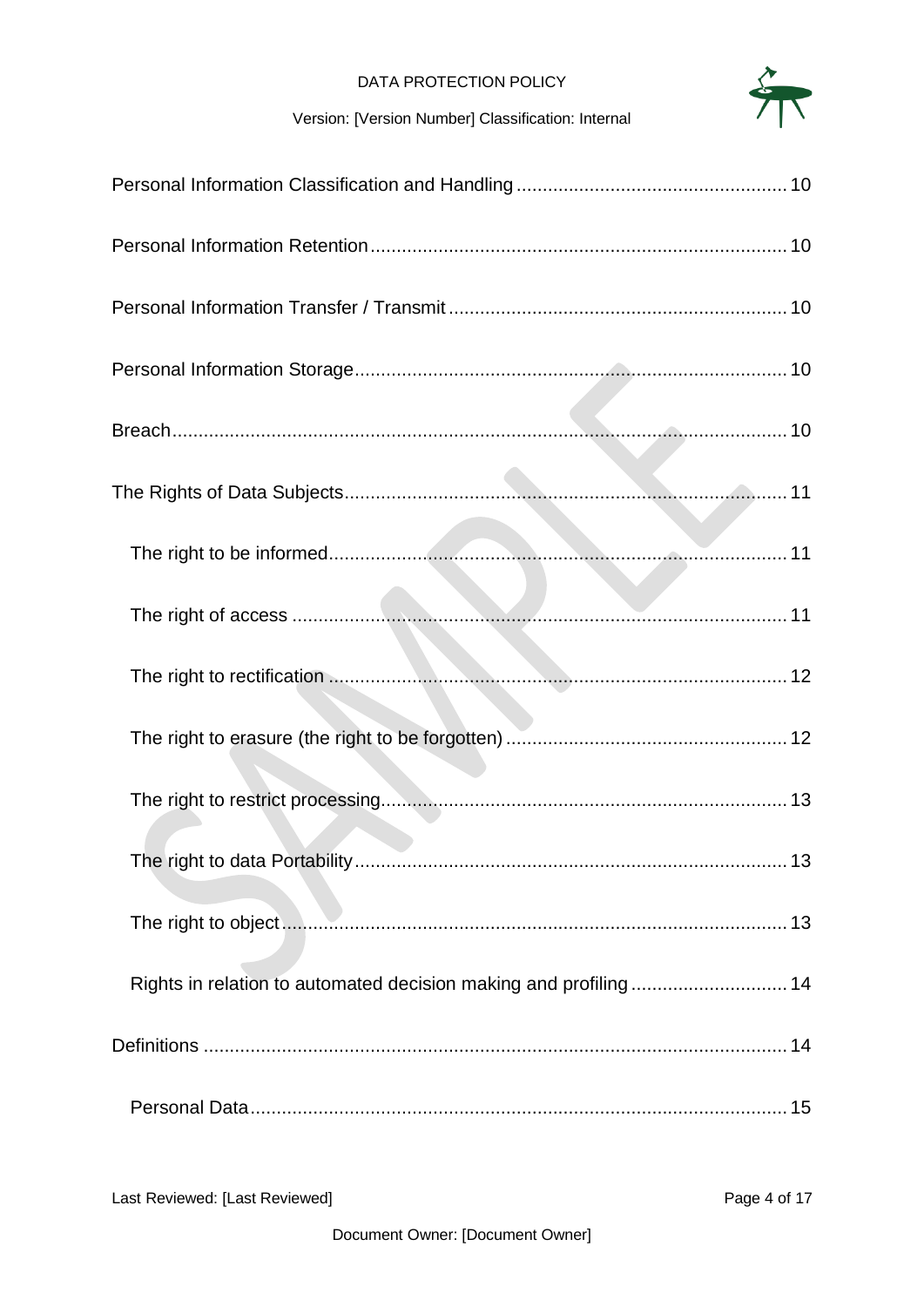

#### Version: [Version Number] Classification: Internal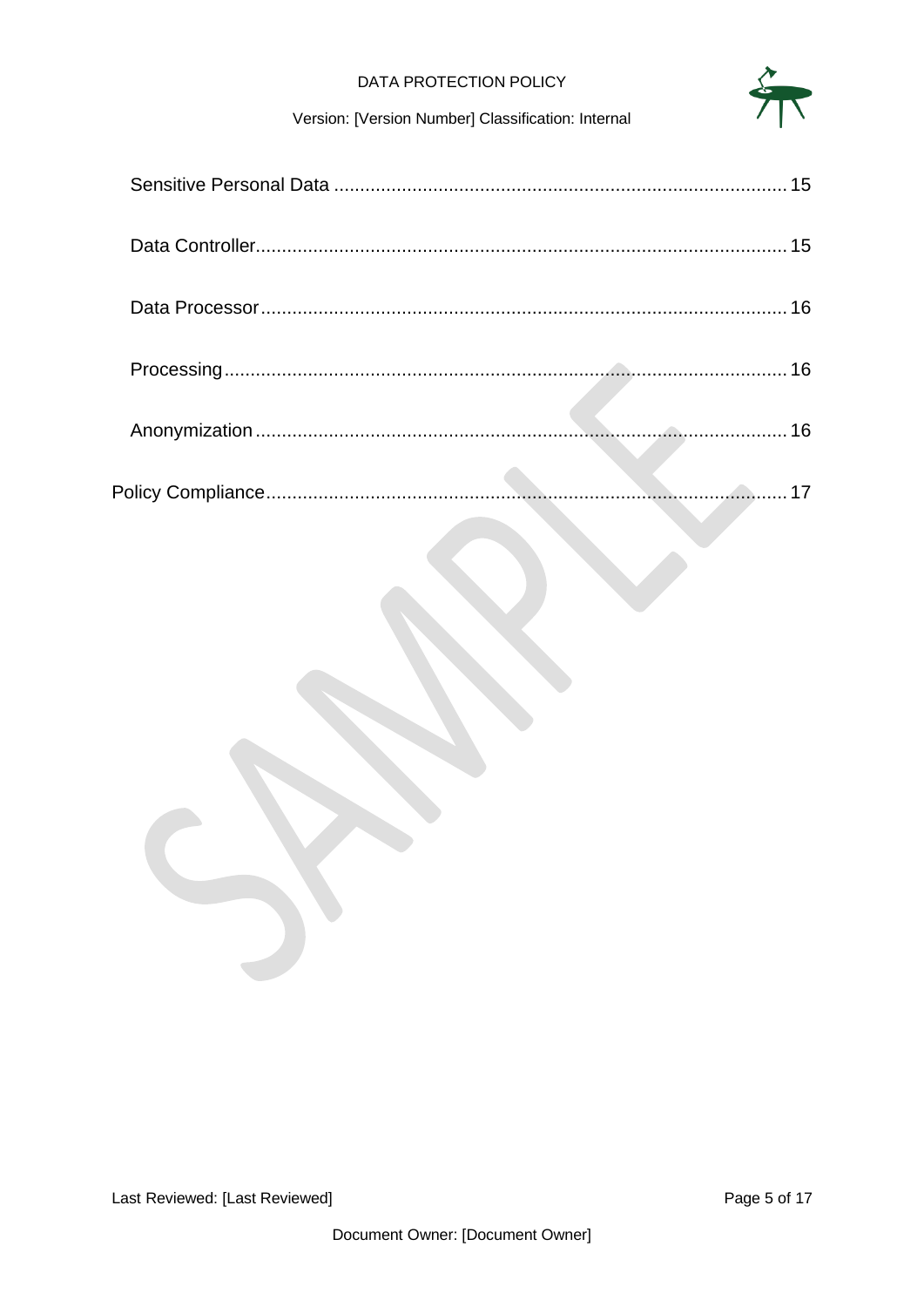

Version: [Version Number] Classification: Internal

## <span id="page-5-0"></span>**Purpose**

The purpose of this policy is the company legal and regulatory requirements under the

GDPR and the Data Protection Act 2018 and the rights of data subjects.

## <span id="page-5-1"></span>**Scope**

# <span id="page-5-2"></span>**Data Protection Policy**

#### <span id="page-5-3"></span>**Principle**

Personal data is classified and treated as classification level Confidential and all associated policies, controls and processes apply.

#### <span id="page-5-4"></span>**Data Protection Policy Statement**

The company is classed as a Data Controller/Data Processor based on the context of the processes under the current UK Data Protection Act 2018.

Last Reviewed: [Last Reviewed] example 2014 and the Page 6 of 17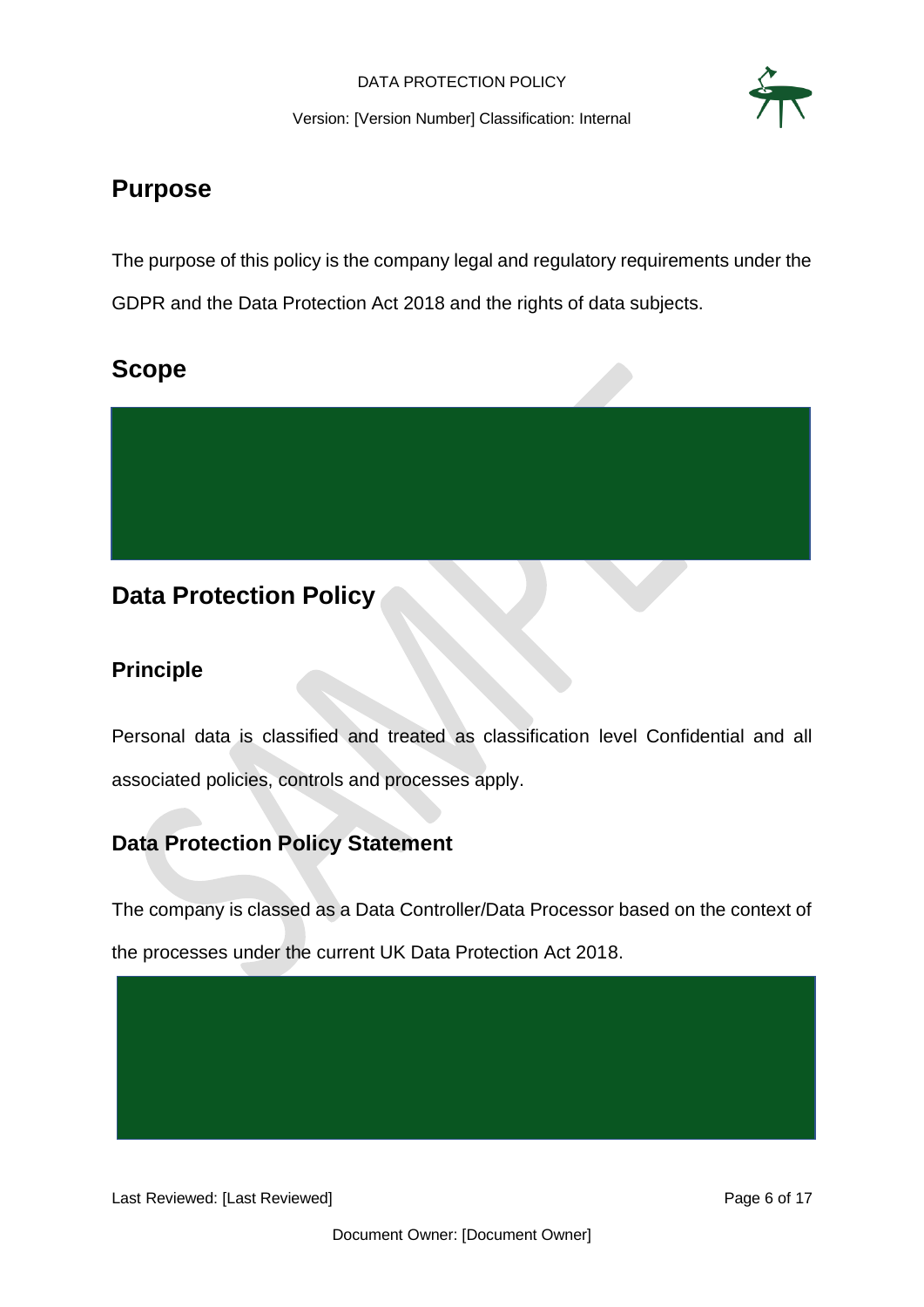

# <span id="page-6-0"></span>**Legal Basis for Processing**

## <span id="page-6-1"></span>**Data protection principles**

The company is committed to processing data in accordance with its responsibilities under the General Data Protection Regulation (GDPR) and Data Protection Act 2018.

Article 5 of the GDPR requires that personal data shall be:

#### <span id="page-6-2"></span>**Lawfulness, Fairness and Transparency**

• processed lawfully, fairly and in a transparent manner in relation to individuals

*We have reviewed and documented the data that we control and or process and determined the legal basis for processing. We provide privacy notices and inform data subjects of their rights as well as what processing takes place, by whom, for how long and why.*

#### <span id="page-6-3"></span>**Purpose Limitation**

• collected for specified, explicit and legitimate purposes and not further processed in a manner that is incompatible with those purposes; further processing for archiving purposes in the public interest, scientific or historical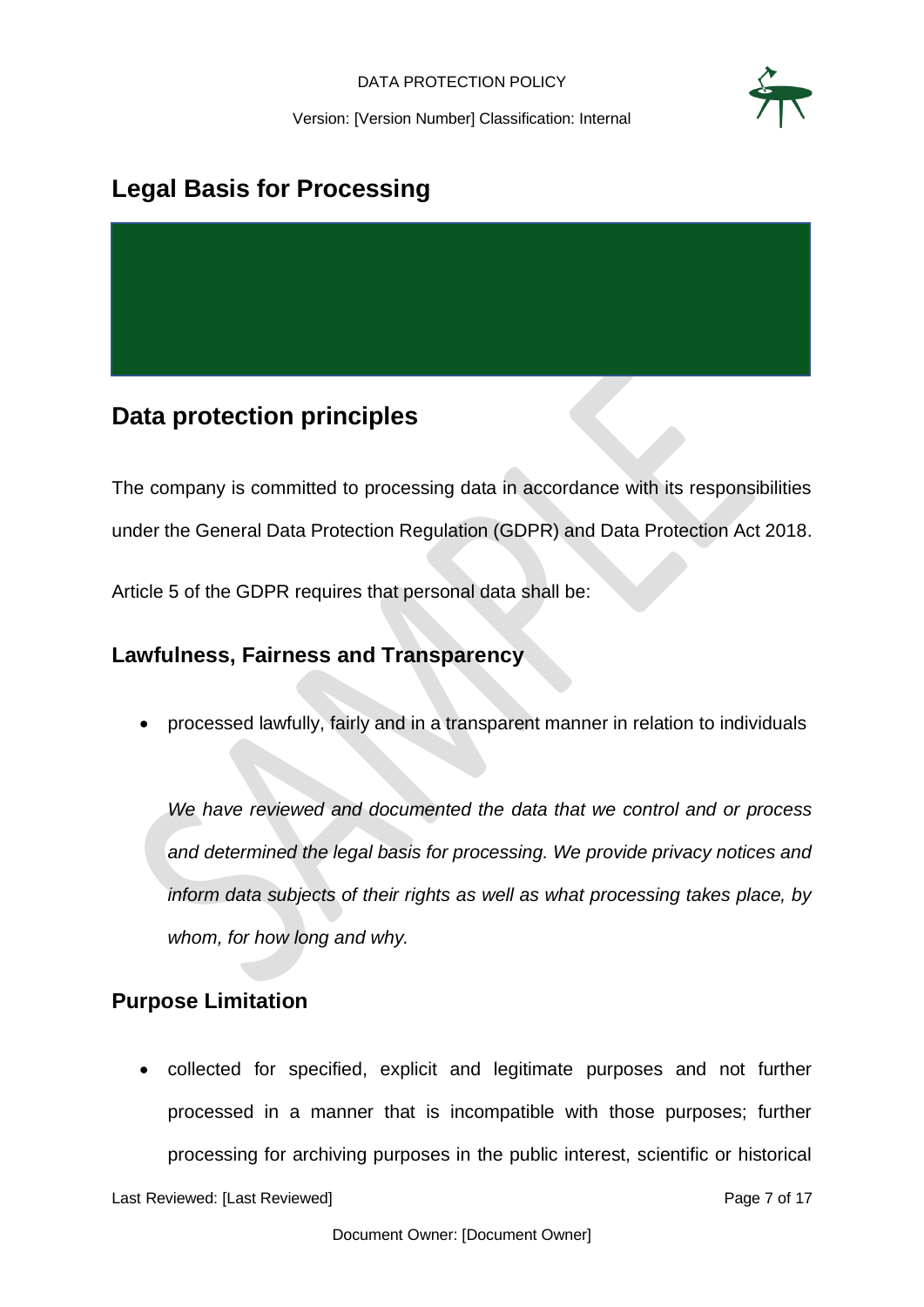

research purposes or statistical purposes shall not be considered to be incompatible with the initial purposes

*We ensure we only process data for the purposes it has been collected and communicated and not for other reasons without the agreement and knowledge of the Data Subject(s).*

#### <span id="page-7-0"></span>**Data Minimisation**

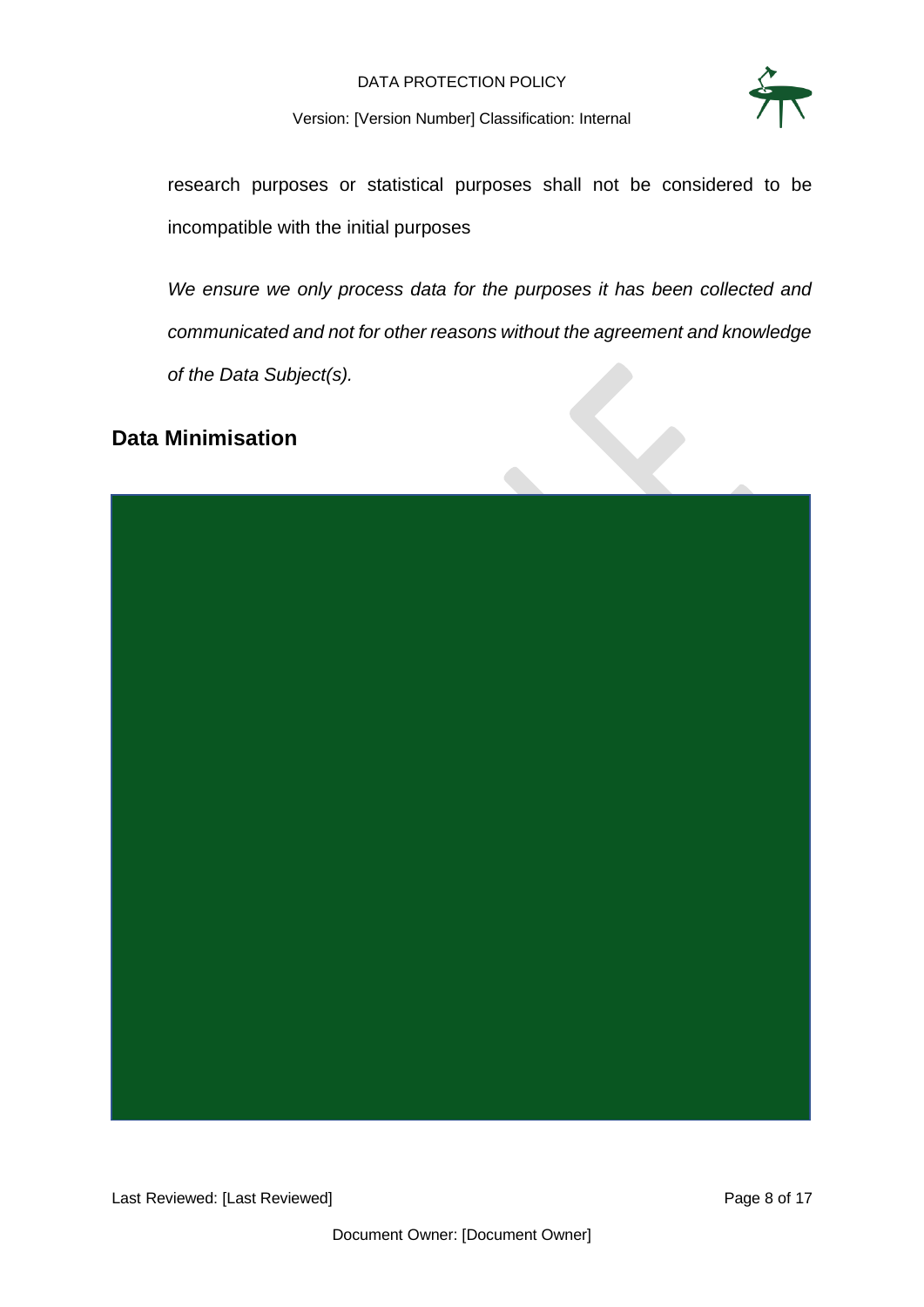

Version: [Version Number] Classification: Internal

#### <span id="page-8-0"></span>**Accuracy**



### <span id="page-8-1"></span>**Storage Period Limitation**

• kept in a form which permits identification of data subjects for no longer than is

necessary for the purposes for which the personal data are

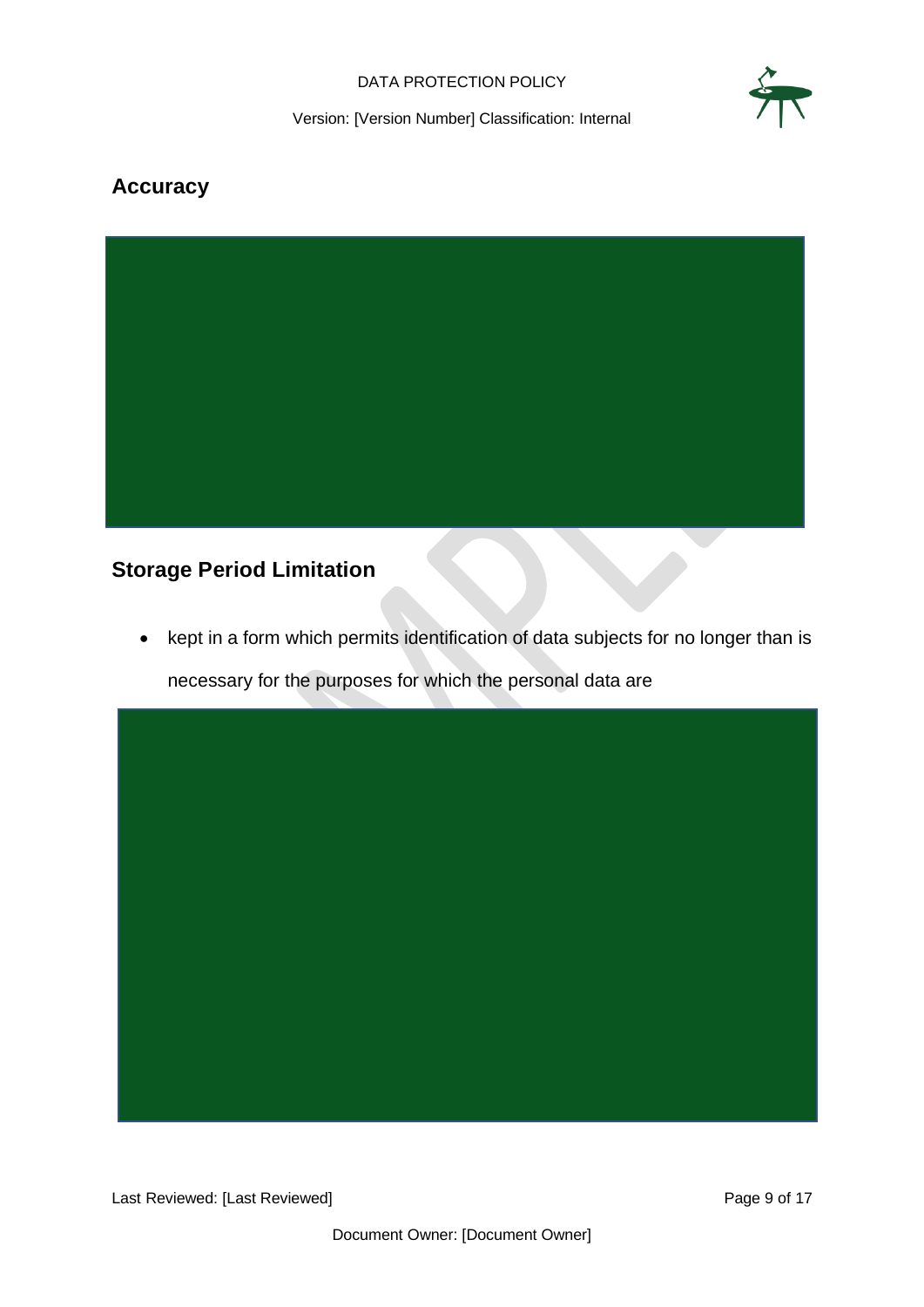Version: [Version Number] Classification: Internal



# <span id="page-9-0"></span>**Personal Information Classification and Handling**

<span id="page-9-1"></span>**Personal Information Retention**

<span id="page-9-2"></span>**Personal Information Transfer / Transmit**

<span id="page-9-3"></span>**Personal Information Storage**

<span id="page-9-4"></span>**Breach**

Document Owner: [Document Owner]

Last Reviewed: [Last Reviewed] Page 10 of 17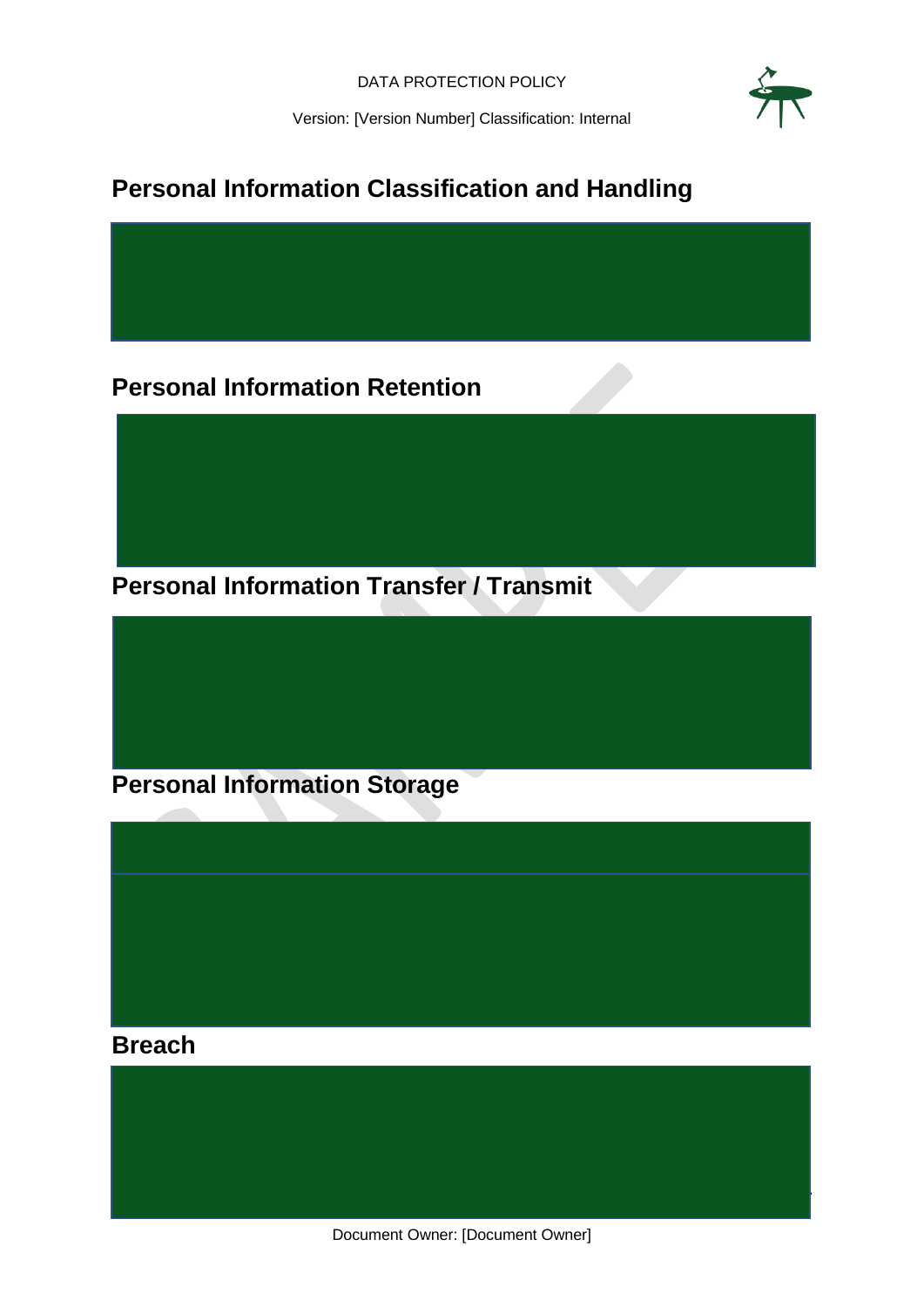

# <span id="page-10-0"></span>**The Rights of Data Subjects**

## <span id="page-10-1"></span>**The right to be informed**

Individuals have the right to be informed about how we use their Personal Data.

This includes:

• The name and contact details of our organisation.

## <span id="page-10-2"></span>**The right of access**

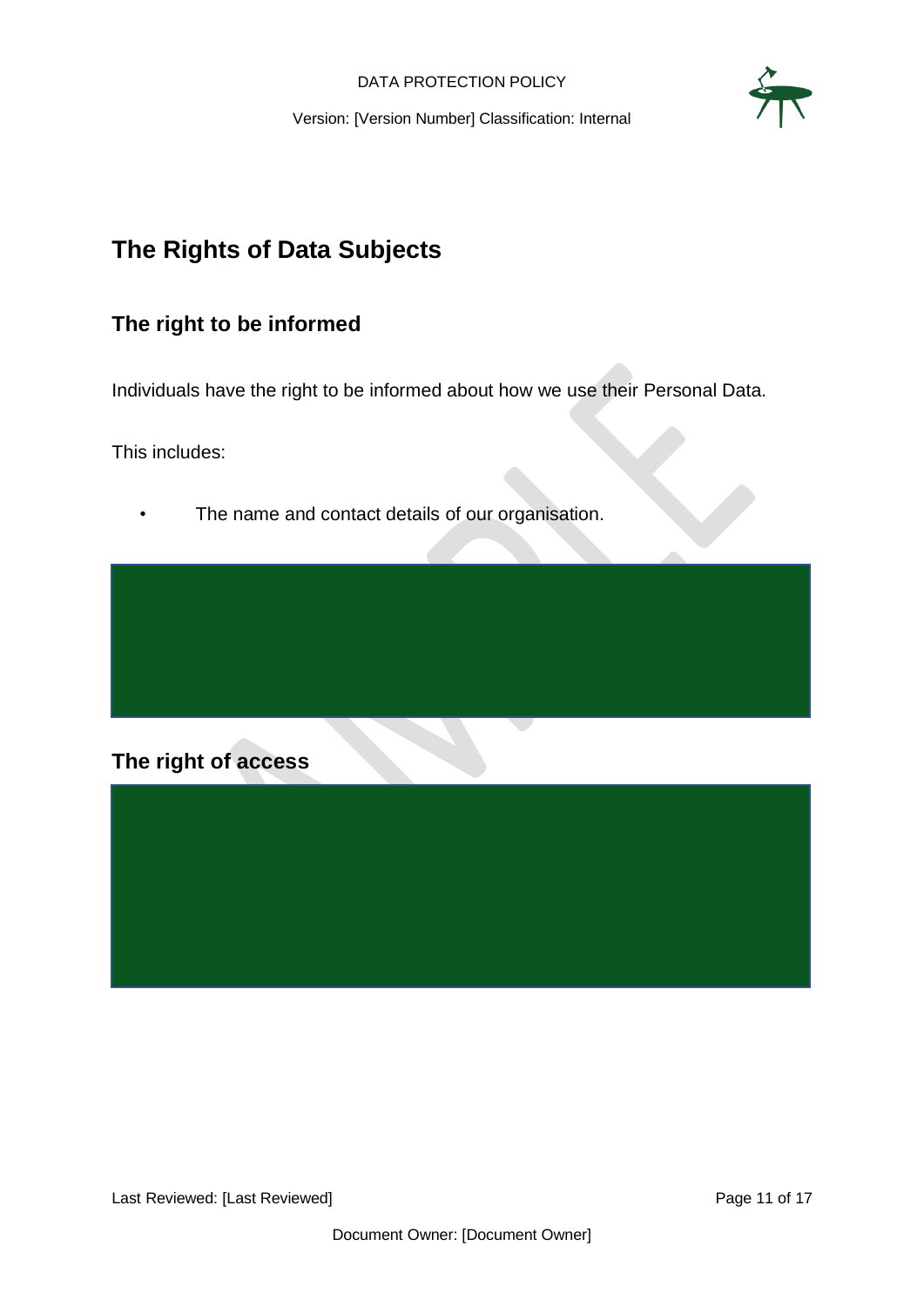

## <span id="page-11-0"></span>**The right to rectification**

The GDPR includes a right for individuals to have inaccurate personal data rectified or completed if it is incomplete.

## <span id="page-11-1"></span>**The right to erasure (the right to be forgotten)**

The GDPR introduces a right for individuals to have personal data erased.



Last Reviewed: [Last Reviewed] extending the state of the Page 12 of 17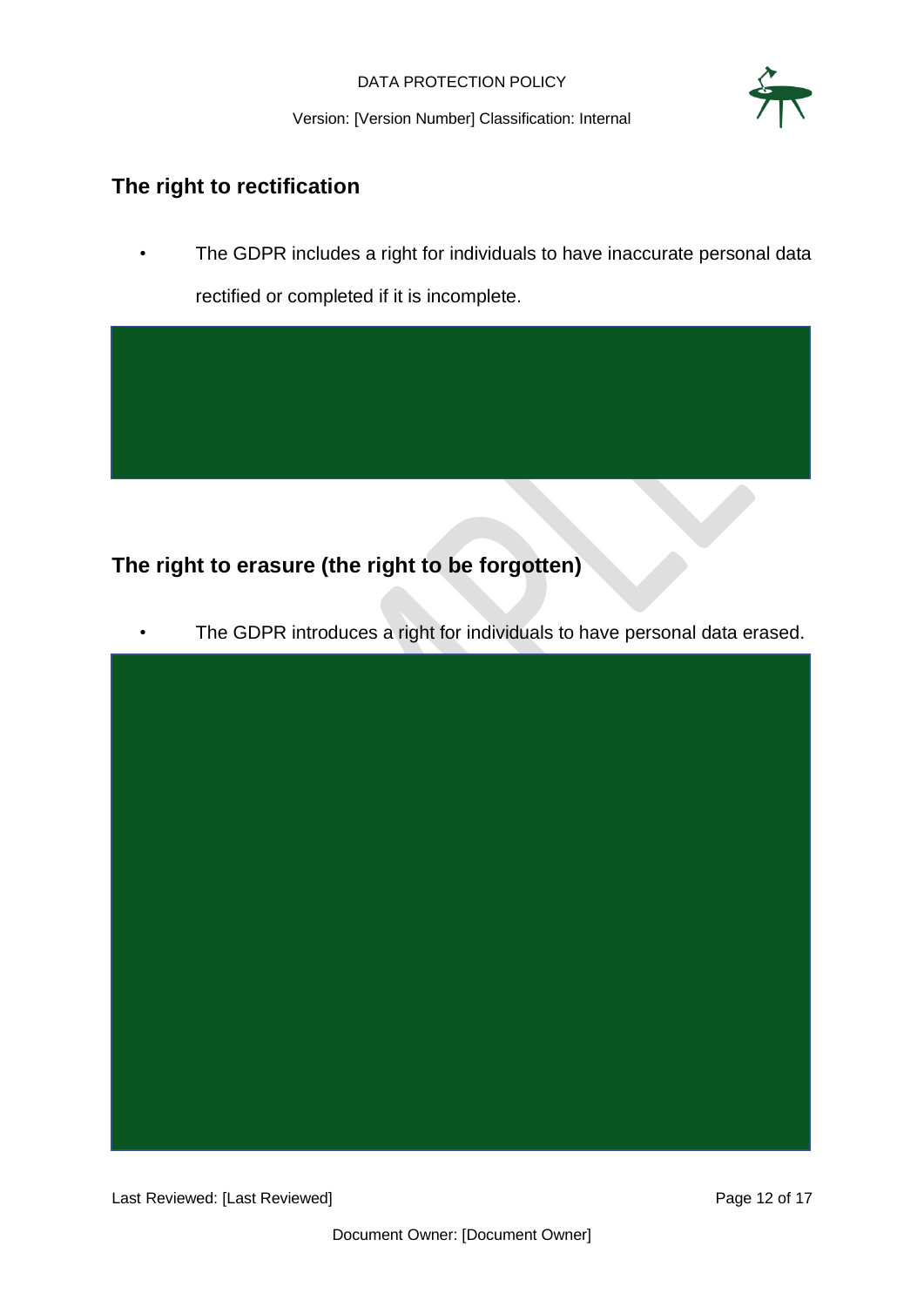

Version: [Version Number] Classification: Internal

## <span id="page-12-0"></span>**The right to restrict processing**

• Individuals have the right to request the restriction or suppression of their



**The right to data Portability**

<span id="page-12-1"></span>

## <span id="page-12-2"></span>**The right to object**

Last Reviewed: [Last Reviewed] extending the state of the Page 13 of 17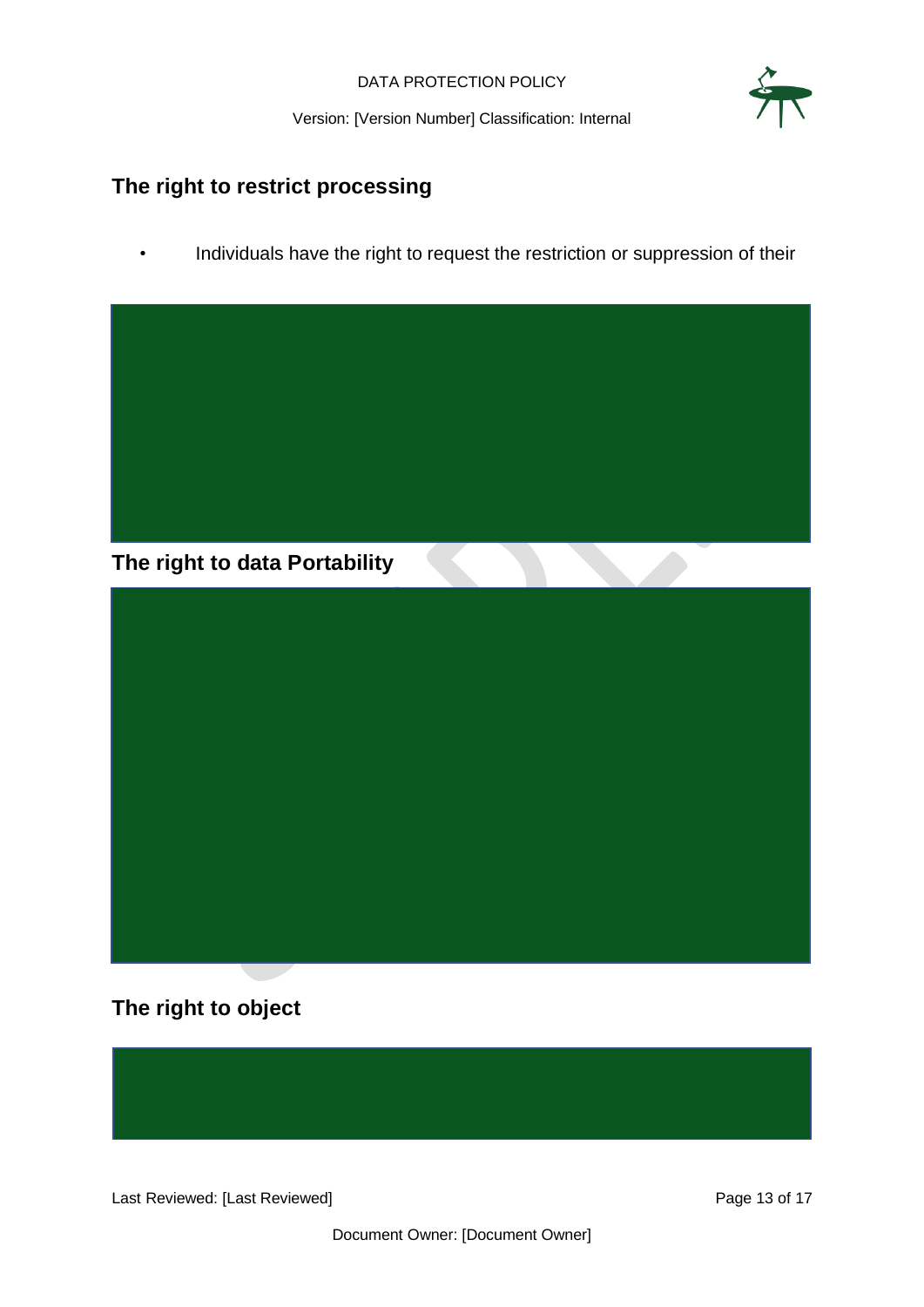

Version: [Version Number] Classification: Internal

Individuals have an absolute right to stop their data being used for direct marketing.

<span id="page-13-0"></span>**Rights in relation to automated decision making and profiling** 

Individuals have the right not to be subject to a decision when:

## <span id="page-13-1"></span>**Definitions**



Last Reviewed: [Last Reviewed] extending the state of the Page 14 of 17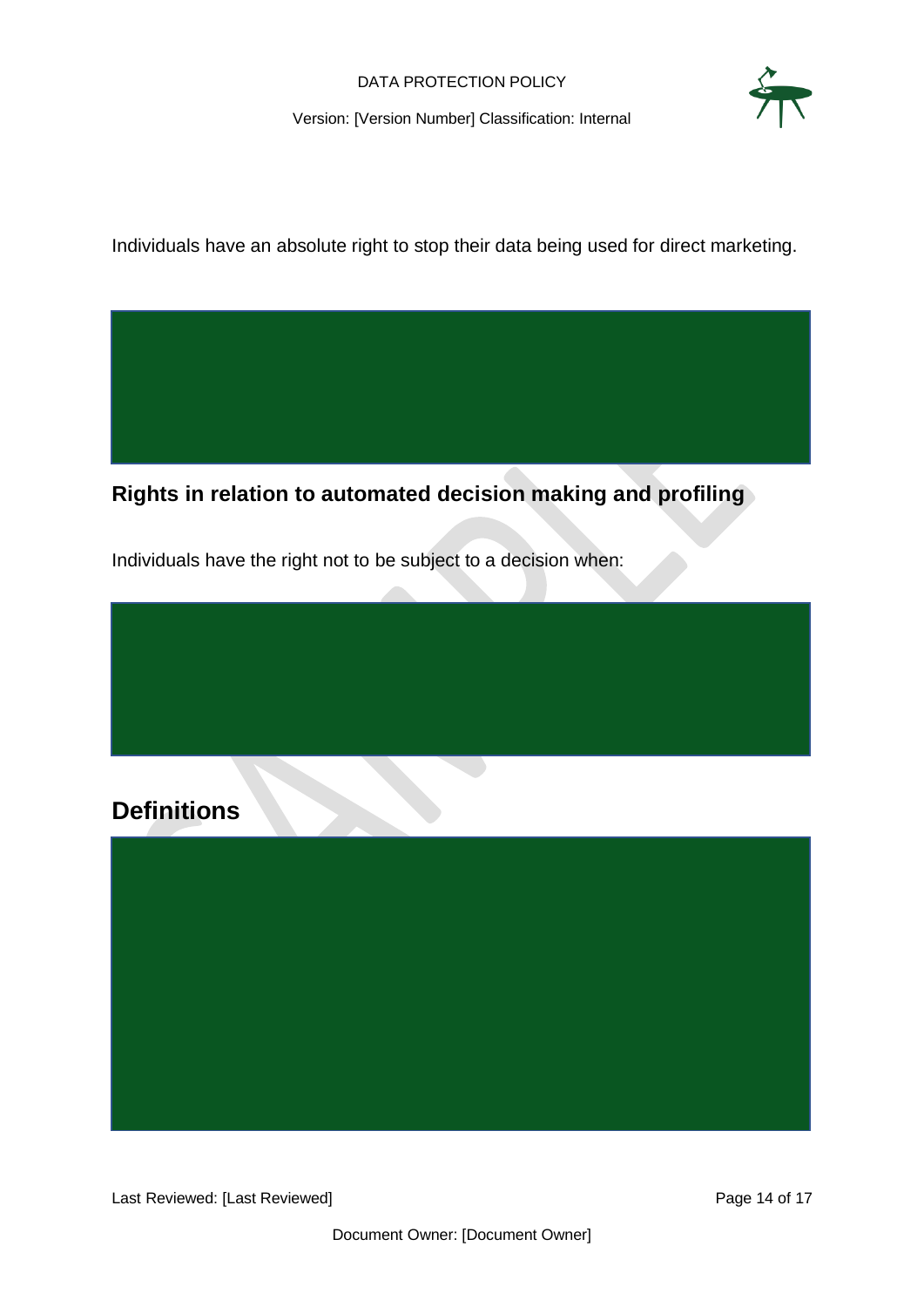

Version: [Version Number] Classification: Internal

#### <span id="page-14-0"></span>**Personal Data**

## <span id="page-14-1"></span>**Sensitive Personal Data**

<span id="page-14-2"></span>**Data Controller**

Last Reviewed: [Last Reviewed] extending the state of the Page 15 of 17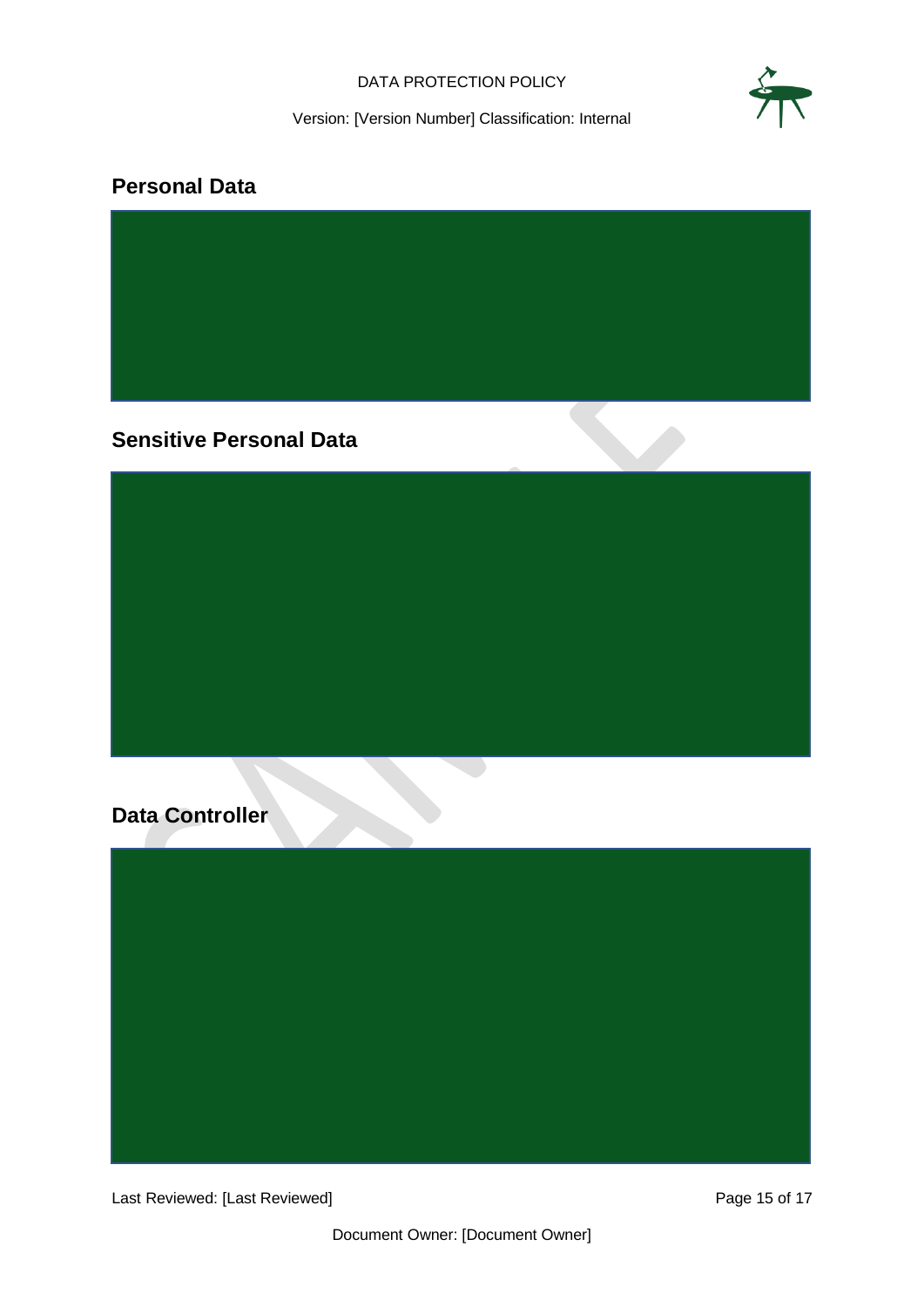

Version: [Version Number] Classification: Internal

#### <span id="page-15-0"></span>**Data Processor**

## <span id="page-15-1"></span>**Processing**

An operation or set of operations which is performed on Personal Data or on sets of Personal Data,

#### <span id="page-15-2"></span>**Anonymization**

Last Reviewed: [Last Reviewed] extending the state of the Page 16 of 17